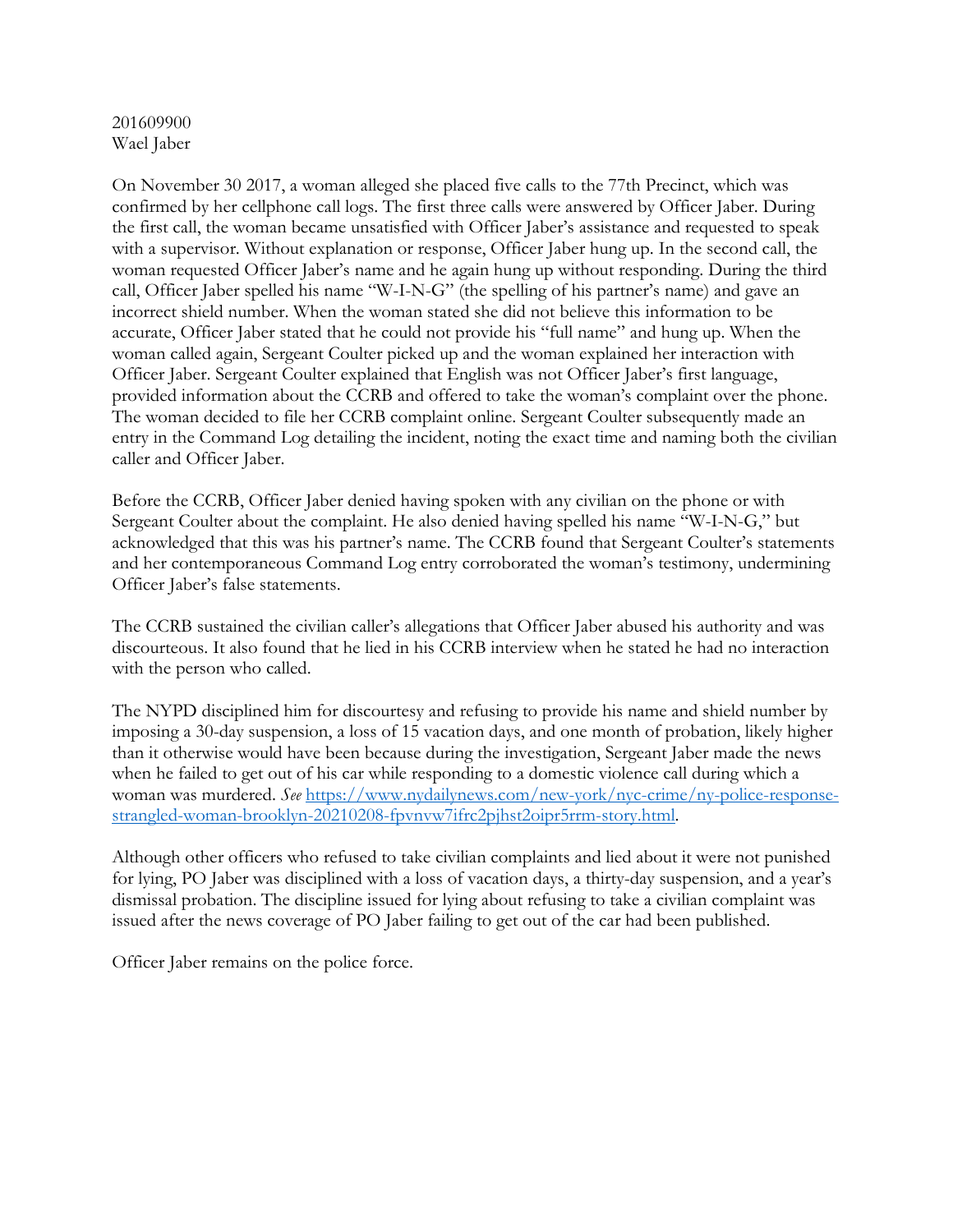# **CCRB INVESTIGATIVE RECOMMENDATION**

| Investigator:                 |                                                                                                                                                                                       | Team:                        | <b>CCRB</b> Case #: |       | $\Box$ Force                  | ⊠                                  | Discourt. $\Box$           | U.S.          |
|-------------------------------|---------------------------------------------------------------------------------------------------------------------------------------------------------------------------------------|------------------------------|---------------------|-------|-------------------------------|------------------------------------|----------------------------|---------------|
| <b>Christopher Anderson</b>   |                                                                                                                                                                                       | Squad #2                     | 201609900           |       | $\overline{\mathbf{y}}$ Abuse | П                                  | O.L.                       | Injury        |
| Incident Date(s)              |                                                                                                                                                                                       | <b>Location of Incident:</b> |                     |       | Precinct:                     |                                    | 18 Mo. SOL                 | <b>EO SOL</b> |
| Wednesday, 11/30/2016 8:07 PM |                                                                                                                                                                                       |                              |                     |       | 77                            |                                    | 5/30/2018                  | 5/30/2018     |
| Date/Time CV Reported         |                                                                                                                                                                                       | CV Reported At:              | How CV Reported:    |       |                               |                                    | Date/Time Received at CCRB |               |
| Thu, 12/01/2016 5:35 AM       |                                                                                                                                                                                       | <b>CCRB</b>                  | On-line website     |       |                               |                                    | Thu, 12/01/2016 5:35 AM    |               |
| <b>Complainant/Victim</b>     | <b>Type</b>                                                                                                                                                                           | <b>Home Address</b>          |                     |       |                               |                                    |                            |               |
|                               |                                                                                                                                                                                       |                              |                     |       |                               |                                    |                            |               |
| <b>Subject Officer(s)</b>     | <b>Shield</b>                                                                                                                                                                         | <b>TaxID</b>                 | <b>Command</b>      |       |                               |                                    |                            |               |
| 1. POM Wael Jaber             | 15049                                                                                                                                                                                 | § 87(2)(b)                   | 077 PCT             |       |                               |                                    |                            |               |
| <b>Witness Officer(s)</b>     | <b>Shield No</b>                                                                                                                                                                      | Tax No                       | <b>Cmd Name</b>     |       |                               |                                    |                            |               |
| 1. SGT Stacey Coulter         | 01483                                                                                                                                                                                 | § 87(2)(b)                   | 077 PCT             |       |                               |                                    |                            |               |
| Officer(s)                    |                                                                                                                                                                                       | <b>Allegation</b>            |                     |       |                               | <b>Investigator Recommendation</b> |                            |               |
| A. POM Wael Jaber             | § 87(2)(g)<br>Discourtesy: Police Officer Wael Jaber acted discourteously<br>A.<br>toward $887(2)(b)$                                                                                 |                              |                     |       |                               |                                    |                            |               |
| B. POM Wael Jaber             | Abuse of Authority: Police Officer Wael Jaber refused to<br>provide his name and shield number to $887(2)(b)$                                                                         |                              |                     | $B$ . | \$87(2)(g)                    |                                    |                            |               |
| C. POM Wael Jaber             | \$87(2)(g)<br>Other: There is evidence suggesting Police Officer Wael<br>$\mathcal{C}$ .<br>Jaber provided a false official statement in violation of Patrol<br>Guide Section 203-08. |                              |                     |       |                               |                                    |                            |               |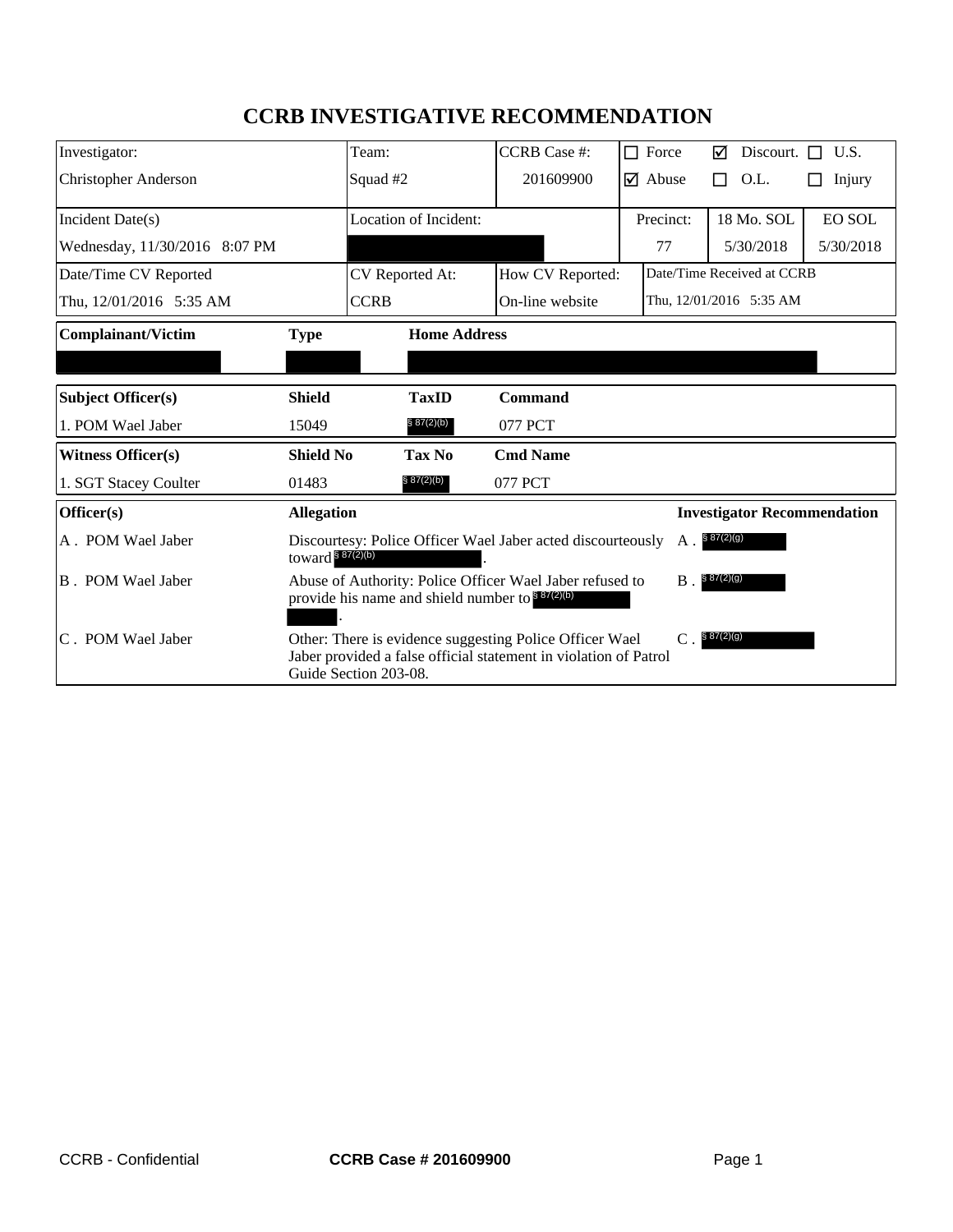#### **Case Summary**

I filed this complaint on the CCRB website. On November 30, 2016, at 8:07 p.m., 887(2)(b) called the  $77<sup>th</sup>$  Precinct stationhouse to request information about how to gain access to the personal effects and residence of her brother-in-law, 887(2) who had died in July 2016. Police Officer Wael Jaber of the  $77<sup>th</sup>$  Precinct answered the phone, announcing himself as what  $$87(2)$ (b) thought to dissatisfied with Police Officer Jaber's replies, requested to speak with a supervisor and was denied. When she reiterated her desire to speak with a supervisor, Police Officer Jaber, without warning, disengaged the call (**Allegation A**). On December 1, 2016, \$87(2)(b) be "Officer Java." \$87(2)(b)

 $\blacksquare$  immediately called the 77<sup>th</sup> Precinct stationhouse again, and Police requested Police Officer Jaber's name and shield number. Police Officer Jaber, without warning, hung up the phone (within **Allegation A** and **Allegative immediately called the**  $77<sup>th</sup>$  **Precinct stationhouse a third time,** and Police Officer Jaber answered. When 887(2)(b) asked for the spelling of his name and his shield number, Police Officer Jaber spelled his name "W-I-N-G" and provided his shield number as "2400" (within **Allegation B**). **887(2)(b)** replied that she did not believe the provided information was accurate and, again, without warning, Police Officer Jaber hung up the phone (within **Allegation A**). § 87(2)(b)  $Omega$  Jaber answered  $\frac{887(2)(b)}{2}$ Allegation B). § 87(2)(b) Er-in-law, \$37(2)(b)<br>
inct answered the<br>
Java." \$37(2)(b)<br>
h a supervisor a<br>
Police Officer Jabe<br>
Franswered \$37(2)<br>
ice Officer Jabe<br>
B). \$37(2)(b)<br>
Dfficer Jaber ans<br>
ld number, Polic<br>
2400" (within A<br>
formation was a<br>
i

called the 77<sup>th</sup> Precinct stationhouse again and was transferred to Sergeant Stacey Coulter of the 77<sup>th</sup> Precinct, who listened to her complaint about Police Officer Jaber. Sergeant Coulter provided 887(2)(b) with details on how to file her complaint was not arrested or issued any summonses as a result of this incident. § 87(2)(b) with the CCRB. \$87(2)(b)

There is no video footage in this case.

# **Mediation, Civil and Criminal Histories**

- § 87(2)(b) was offered mediation, but she rejected § 87(2)(b) § 87(2)(b)
- \$87(2)(b) has no prior criminal convictions (Board Review 01). § 87(2)(b)
- **has not filed a Notice of Claim with the City** of New York (Board Review 06). • As of January 5, 2017, \$87(2)(b)

# **Civilian and Officer CCRB Histories**

- This is S<sup>87</sup><sup>(2)</sup><sup>(b)</sup> s first CCRB complaint (Board Review 02). This is  $$87(2)(b)$
- Police Officer Jaber has been a member of the NYPD for 10 years and has a total of seven allegations against him in five complaints, with no substantiated allegations or other misconduct noted. \$87(2)(9)

# **Findings and Recommendations**

# **Explanation of Subject Officer Identification**

Though Police Officer Jaber categorically denied his involvement in this incident, testimony from Sergeant Coulter, coupled with her Command Log entry (Board Review 03), corroborate 887(2)(b) s version of events and specifically identify Police Officer Jaber as the officer who interacted with her.

Page 2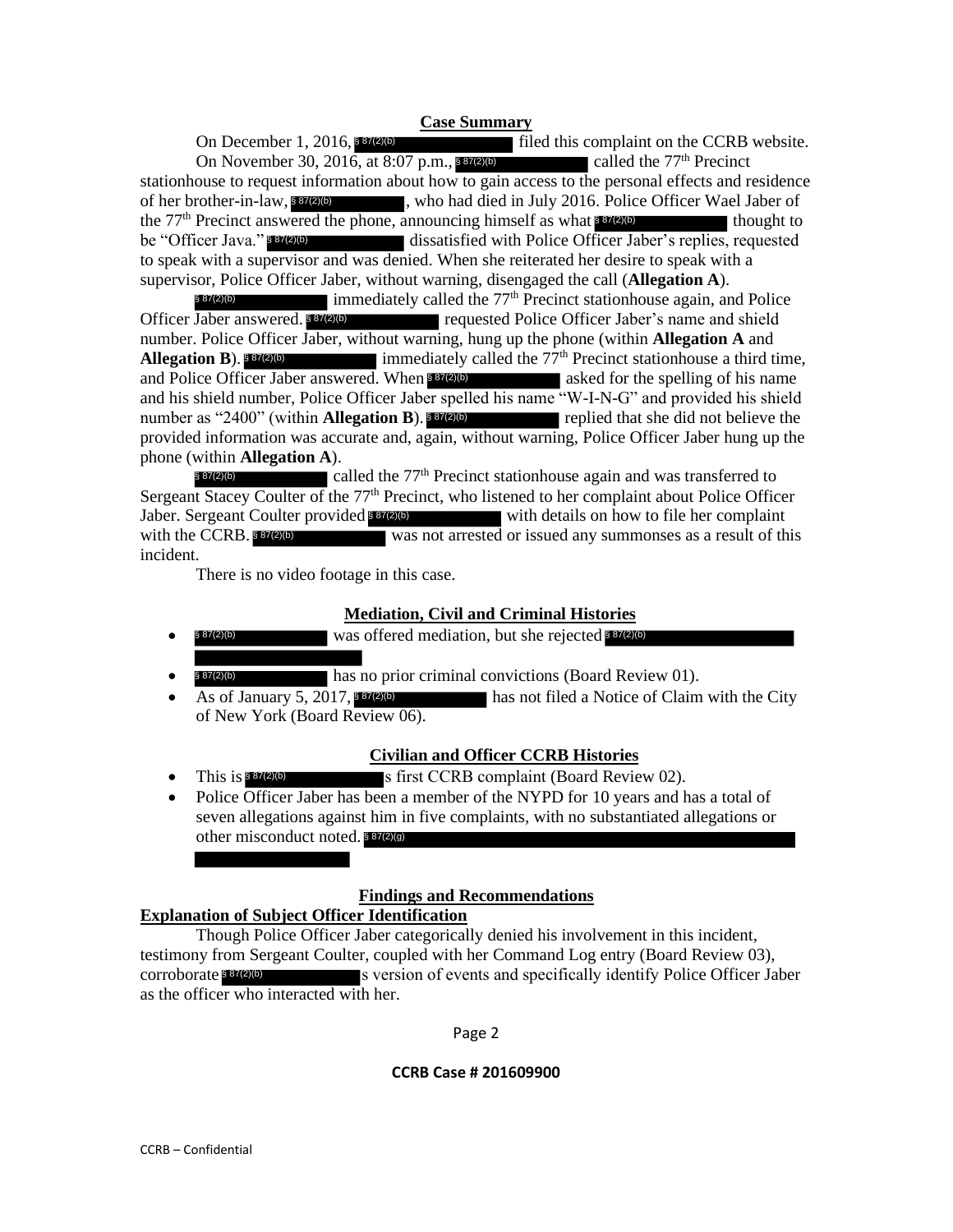### Allegation A -Discourtesy: Police Officer Wael Jaber acted discourteously toward 887(2)(b)

### Allegation B-Abuse of Authority: Police Officer Wael Jaber refused to provide his name and shield number to \$87(2)(b)

provided a telephone statement to the CCRB on December 5, 2016, (Board Review 04) and was interviewed at the CCRB on December 9, 2016. Sergeant Coulter was interviewed at the CCRB on December 19, 2016. Police Officer Jaber was interviewed at the CCRB on December 30, 2016.

§ 87(2)(b) alleged that she placed five calls to the  $77<sup>th</sup>$  Precinct stationhouse at phone number (718) 735-0611 at 8:07 p.m., 8:13 p.m., 8:14 p.m., 8:16 p.m., and 8:25 p.m. on November 30, 2016. This number was confirmed by the investigation as being assigned to the 77<sup>th</sup> Precinct stationhouse (Board Review 07), and **SB7(2)(b)** s calls, call times, and call durations are confirmed by her cell phone call  $log$  (Board Review 05). The first three calls were answered by the same officer. Police Officer Jaber, whose name, which he provided upon answering the phone,  $$87(2)(b)$ heard as "Officer Java." In the initial call (8:07 p.m.; duration of 6 minutes and 33 seconds),  $8\frac{87(2)(b)}{2}$ explained that \$87(2)(b) died in July and, having recently learned this, she wanted to know how to access his "personal effects" and residence. After not finding satisfaction with Police Officer Jaber's replies, S

requested a supervisor, after which Police Officer Jaber disconnected the call without reply or informing her that he would do so.

In the second call  $(8.13 \text{ p.m.})$ ; duration of 11 seconds), 887(2)(b) requested Police Officer Jaber's name. He did not reply and again disengaged the call. 887(2)(b) called a third time (8:14 p.m.; duration of 1 minute and 44 seconds) and spoke again with Police Officer Jaber. When she asked Police Officer Jaber again for his name and shield number, he spelled his name "W-I-N-G" and provided his shield number as "2400" (Police Officer Jaber's actual shield number is 15049). When some stress told Police Officer Jaber that she did not believe this to be accurate, Police Officer Jaber stated that he could not provide his "full name" and again disengaged the call.

When \$87(2)(b) called the final time at 8:25 p.m. and spoke with Sergeant Coulter, § 87(2)(b) explained her interaction with Police Officer Jaber to Sergeant Coulter. Sergeant Coulter informed 887(2)(b) that English was not Police Officer Jaber's first language, provided information about the CCRB, and offered to take her complaint over the phone. § 87(2)(b) decided to file her complaint on the CCRB website because she heard a lot of background noise and did not want to take up more of Sergeant Coulter's time.

During her CCRB interview, Sergeant Coulter corroborated various elements of s testimony, including  $847(2)$ (b) having spoken to Police Officer Jaber, the timeline of § 87(2)(b) death and the reporting of it, the use of the term "personal effects," the discussion of Police Officer Jaber's understanding of English, and **SETEND** decision to file her complaint with the CCRB because of the busy stationhouse setting.

Sergeant Coulter testified that after she had taken over as the desk sergeant at the 77<sup>th</sup> Precinct stationhouse, Police Officer Jaber was also present at the desk, specifically at the telephone switchboard computer and phone. She stated that Police Officer Jaber had been initially assigned to patrol but had, at the time of this incident, returned to the stationhouse to process an arrest. After speaking with \$87(2)(b) Sergeant Coulter spoke with Police Officer Jaber, who seemed "confused" about the timeline of 887(2)(b) death. She subsequently made an

Page 3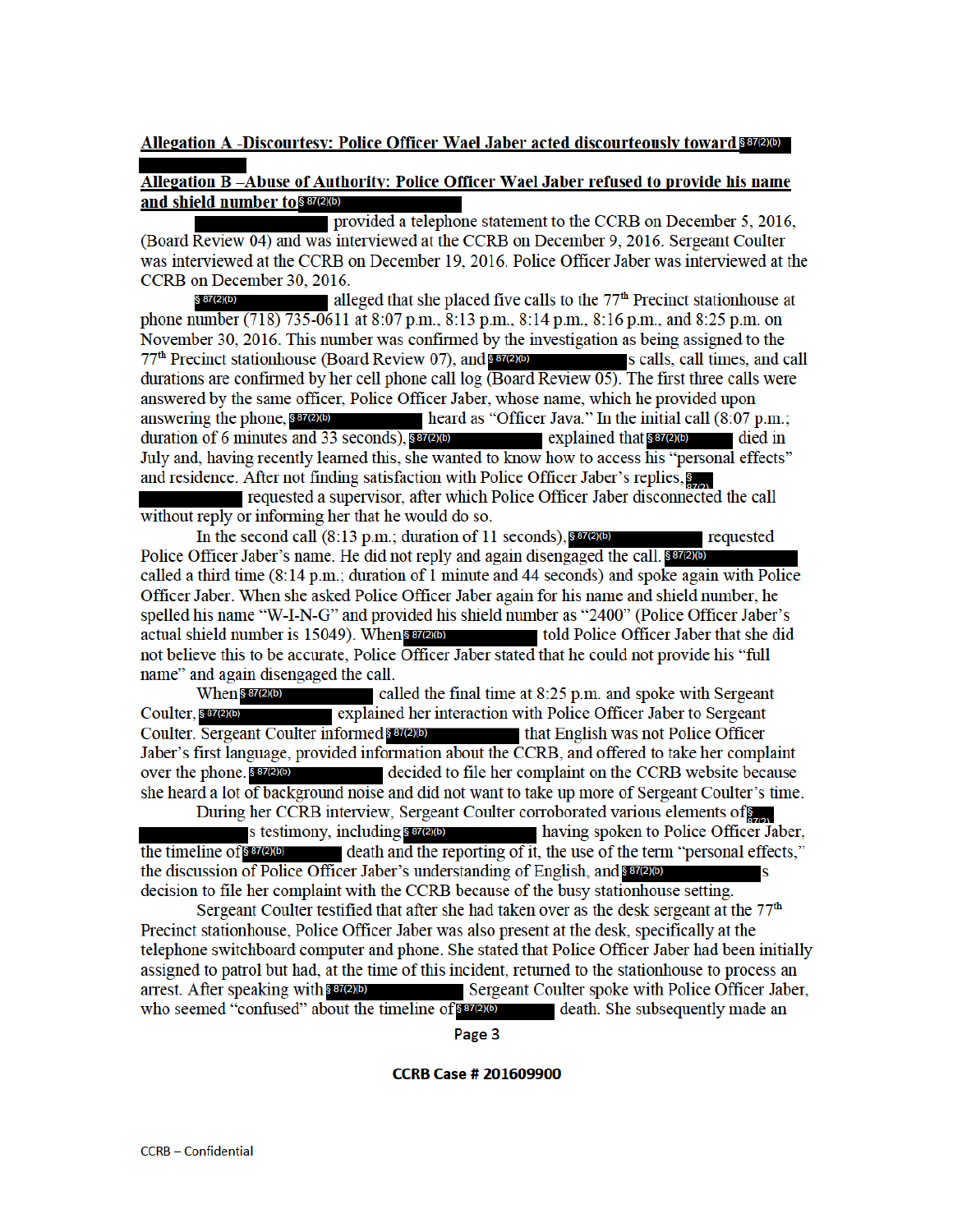entry in the Command Log at 8:35 p.m. detailing the incident and specifically naming both  $\epsilon$ and Police Officer Jaber.

Police Officer Jaber testified that after being on patrol with partner Police Officer Winghong Lau, he returned to the stationhouse to process an arrest, which is confirmed in his memo book (Board Review 08). He testified that for the remainder of his tour, which ended at 8:40 p.m., this was all he did, "nothing more, nothing less." Police Officer Jaber denied that he answered any of the phones inside the stationhouse at any point on the incident date and denied that he spoke with any civilians over the phone. When presented with \$87200 allegation that she spoke with Sergeant Coulter and the possibility that Sergeant Coulter then spoke with Police Officer Jaber, Police Officer Jaber said, "I haven't spoken to any of ∎' and I haven't spoken to Sergeant Coulter about it, period."

When asked if § 87(2)(b) s allegation that she asked for information on how to gain access to her brother-in-law's "personal effects" and residence and that Police Officer Jaber hung up the phone refreshed his recollection of the incident, Police Officer Jaber denied that it do so. When presented with \$87(2)(b) s allegation that Police Officer Jaber spelled his name "W-I-N-G," Police Officer Jaber denied doing so. When asked if this spelling was familiar to him, Police Officer Jaber denied that it was. When then asked if he knew his partner's first name, Police Officer Jaber replied that his partner's first name was "Wing." When asked if he ever provided his name to a civilian as "Wing," Police Officer Jaber denied doing so.

Because of the consistencies between the testimonies of 8 87(2)(b) and Sergeant Coulter and Sergeant Coulter's Command Log entry, the investigation credits both of their statements that the alleged conversations between § 87(2)(b) and Police Officer Jaber and between Sergeant Coulter and Police Officer Jaber occurred. Police Officer Jaber neither denied having a firm recollection of the incident nor provided an alternate interpretation of events. Instead, he denied having any involvement whatsoever in an incident \$87(2)(9)

Furthermore, for \$87(2)(b) to provide the precise spelling of the shorthand version of the first name of Police Officer Jaber's partner, Police Officer Lau, who Police Officer Jaber confirmed was not present at the time of the incident, is unlikely as a matter of coincidence. While Police Officer Jaber denied having familiarity with the spelling, when questioned about his partner's first name, he provided the name "Wing."



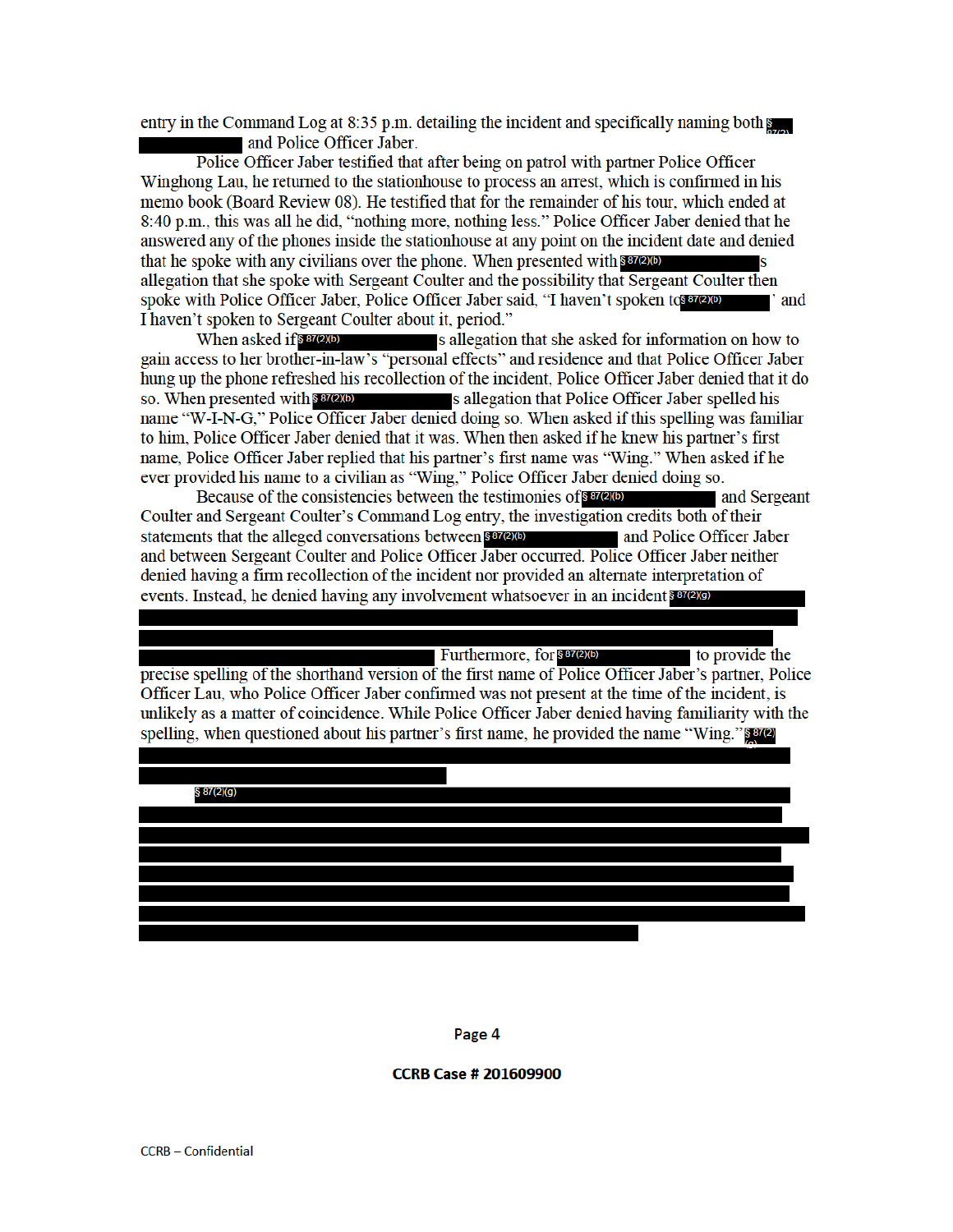# Allegation C-Other: There is evidence suggesting Police Officer Wael Jaber provided a false official statement in violation of Patrol Guide Section 203-08.

As discussed above, \$87(2)(b) made multiple calls, recorded in her call log, to the 77<sup>th</sup> Precinct and repeatedly spoke with Police Officer Jaber. Sergeant Coulter, who later spoke with \$87(2)(b) recounted minute details of their conversation in her CCRB interview and confirmed Police Officer Jaber's physical location and the duties he performed around the time of the incident. Further, she stated that she spoke with Police Officer Jaber regarding the complaint and made a Command Log entry about the incident. In vehemently denying the existence of both of these interactions, Police Officer Jaber testified, "I haven't spoken to  $$37(2)(b)$ and I haven't spoken to Sergeant Coulter about it, period."

Intentionally making a false official statement is prohibited, including during an interview conducted pursuant to a CCRB investigation or in an official document or report, such as a memo book. Patrol Guide Section 203-08 (Board Review 09).

| § 87(2)(g) |  |  |  |
|------------|--|--|--|
|            |  |  |  |
|            |  |  |  |
|            |  |  |  |
|            |  |  |  |
|            |  |  |  |
|            |  |  |  |
|            |  |  |  |

Squad: 2

| Investigator:        |                 |       |      |  |  |
|----------------------|-----------------|-------|------|--|--|
|                      | Signature       | Print | Date |  |  |
| <b>Squad Leader:</b> |                 |       |      |  |  |
|                      | Title/Signature | Print | Date |  |  |
| Reviewer:            |                 |       |      |  |  |
|                      | Title/Signature | Print | Date |  |  |

Page 5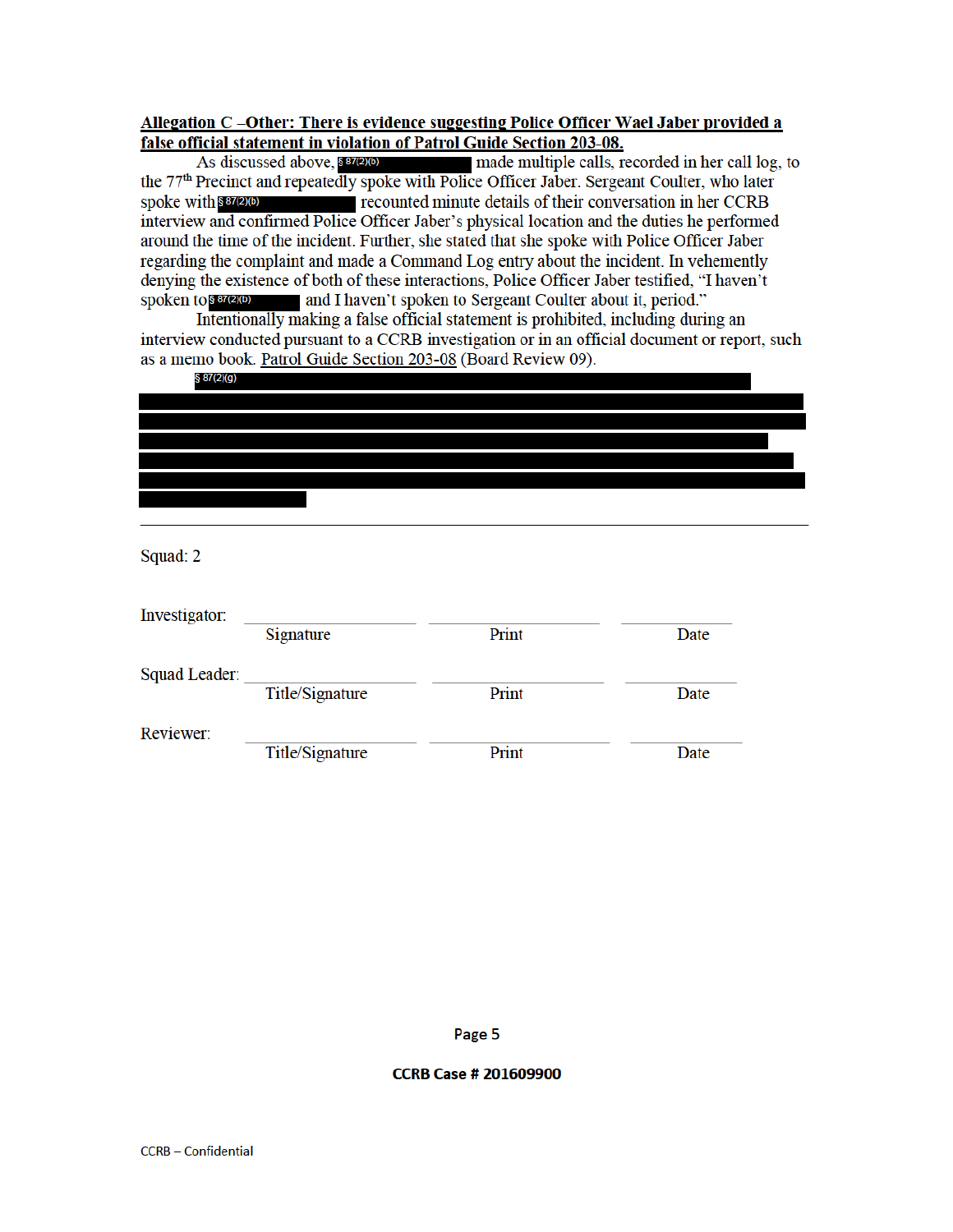

Eric Gonzalez [INSERT NAME] [INSERT NAME]

(INSERT DATE]

(INSERT D/C INFO)

Re: [INSERT CASE NAME] Kings County Dkt./Ind. No. [#########]

In connection with the above-named case, the People voluntarily provide the following information regarding: Mos Tax: —

MOS NAME: Wael Jaber

in satisfaction (to the extent applicable) of their constitutional, statutory, and ethical obligations. Further, the People reserve the right to move in limine to preclude reference to this information, or otherwise to object to its use and/or introduction into evidence.

# Disclosure #1:

NYPD SUBSTANTIATED THE FOLLOWING ALLEGATION AGAINST THE MOS ARISING OUT OF AN INCIDENT ON 03/11/2016:

1. MEMOBOOK INCOMPLETE/ IMPROPER (CASE STATUS: CLOSED ON 04/18/2016

PENALTY: SCHEDULE ACOMMAND DISCIPUNE

Disclosure # 2:<br>MOS JABER PLEAD GUILTY TO THE FOLLOWING DEPARTMENTAL CHARGES AND SPECIFICATIONS DATED. 12/27/2017 IN KINGS COUNTY, WHILE THE MOS WAS ASSIGNED TO THE 77TH PRECINCT AND ON DUTY:

1. MOS JABER DID FAIL AND NEGLECT TO PERFORM SAID MOS'S DUTIES, TO WIT: SAID MOS FAILED TO. TAKE POLICE ACTION AND PROPERLY INVESTIGATE A RADIO RUN.

ACTION TAXEN: SEE DISCLOSURE #3

Disclosure # 3:<br>MOS JABER PLEAD GUILTY TO THE FOLLOWING DEPARTMENTAL CHARGES AND SPECIFICATIONS, WHILE THE<br>MOS WAS ASSIGNED TO THE 77<sup>TH</sup> PRECINCT AND ON DUTY:

- 1. ON 11/30/2016AT APPROXIMATELY 2007 HOURS AT THE 77" PRECINCT STATIONHOUSE, KINGS 'COUNTY, MOS JABER WAS DISCOURTEOUSTO AN INDIVIDUAL KNOWN TO THE DEPARTMENT IN THAT ON THREE (3) OCCASIONS, AND WITHOUT WARNING, SAID POLICE OFFICER HUNG UP THE TELEPHONE 'ON SAID INDIVIDUAL.
- 2. ON 11/30/2016 AT APPROXIMATELY 2007 HOURS AT THE 77<sup>TH</sup> PRECINCT STATIONHOUSE, KINGS 'COUNTY, MOS JABER DID REFUSE TO PROVIDE HIS NAME AND SHIELD NUMBER TO AN INDIVIDUAL KNOWN TO THE DEPARTMENT.
- 3. ON 12/30/2016 IN NEW YORK COUNTY, MOS JABER DID WRONGFULLY MAKE MISLEADING AND INACCURATE STATEMENTS TO THE CIVILIAN COMPLAINT REVIEW BOARD, TO WIT: SAID MOS DID, IN<br>SUM AND SUBSTANCE, DENY SPEAKING TO AN INDIVIDUAL KNOWN TO THE DEPARTMENT OVER THE